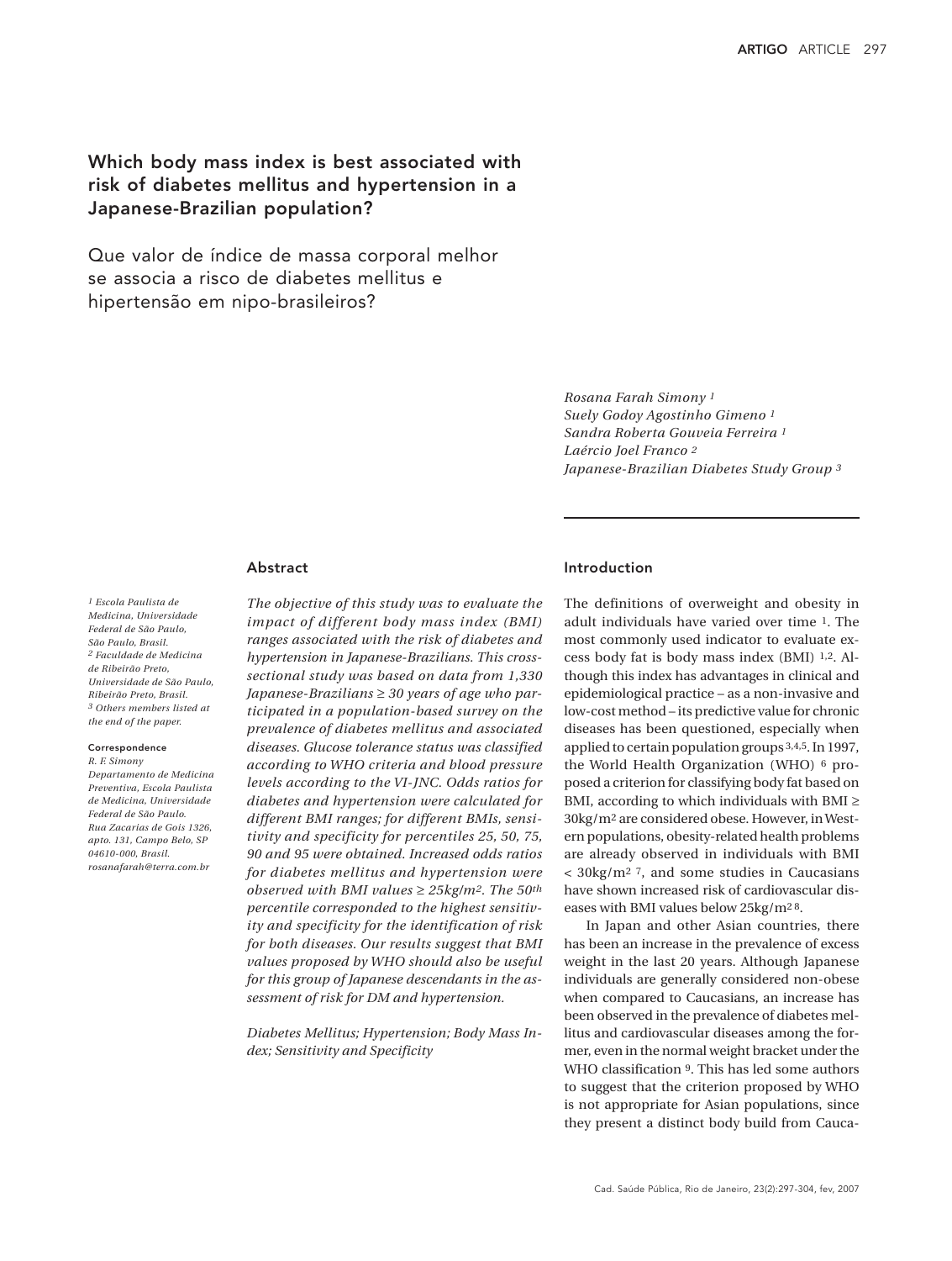sians. The Japan Society for the Study of Obesity (JASSO) has proposed the use of BMI 23kg/m2 and 25kg/m2, respectively, as cutoff points for defining overweight and obesity in Japanese individuals 10.

The current study aimed to evaluate the adequacy of the BMI cutoff points suggested by the JASSO, examining their sensitivity and specificity in the identification of individuals with diabetes mellitus and hypertension among individuals with pure Japanese ancestry.

# Methods

The data used in the current study are from a cohort-type population study initiated in 1993, following a demographic survey, with the purpose of identifying the prevalence of diabetes mellitus (based on the oral glucose tolerance test) and associated diseases in first-generation Japanese-Brazilians (Issei, or born in Japan) and secondgeneration (Nisei, or born in Brazil) from 40 to 79 years of age, both males and females, residing in the municipality of Bauru, São Paulo. Details on the population selection, recruiting, and characteristics have been described elsewhere 11. This phase of the study showed an elevated risk of these individuals developing chronic noncommunicable diseases, particularly diabetes mellitus 12,13.Thus, in 2000 a second phase of the research was launched, using a cross-sectional design like the first. The current analyses refer to the second phase, in which all first – and secondgeneration Japanese-Brazilians  $\geq 30$  years of age  $(n = 1,751)$  were invited to participate, of whom 1,330 (76%) were examined at the Labio-Facial Rehabilitation Hospital in Bauru. Reasons for non-participation were: death (before or during the field work,  $n = 94$ ; 22.3%), change of address  $(n = 57; 13.5\%)$ , and refusal  $(n = 270; 64.2\%)$ . Those who did not participate in the study showed a higher proportion of males  $\leq 60$  years as compared to participants.

The first contact was by telephone, when the study objectives were explained. After agreeing to participate in the study (previously approved by the Research Ethics Committee at the Federal University in São Paulo), participants signed a free informed consent form and were interviewed at their homes by trained personnel, using standardized, previously tested questionnaires to obtain data on socio-demographics (sex, age, and generation), health, and eating habits, and the participants were scheduled for clinical examination and lab tests after ten hours fasting.

During physical examination by physicians, weight and height were measured with subjects wearing light clothing and no shoes, using a calibrated digital anthropometric scale (Filizola) and a stadiometer attached to the wall, respectively.

BMI was calculated by dividing weight (in kilos) squared by height (in meters). Since there were few individuals with BMI  $\geq$  33kg/m<sup>2</sup> (n = 46; 3%), these were grouped in the same category, without differentiating between levels of obesity, in order to allow the data analysis.

Arterial pressure was measured by the auscultation method, using an automatic sphygmomanometer (Omron model HEM-712C, Omron Health Care Incorporation, USA) and adjusting the cuff to the arm circumference after ten minutes resting in sitting position. Three measurements were taken, and the final value was that representing the mean of the last two measurements. Arterial hypertension was defined according to the seventh report of the Joint National Committee 14 (systolic arterial pressure ≥  $140$ mmHg or diastolic  $\geq 90$ mmHg) or use of antihypertensive medication.

Subjects were submitted to the oral glucose tolerance test (75g) and other biochemical and hormone tests. For the purposes of this study, the focus will be on blood glucose levels (fasting and 2 hours post-overload) and lipid profile. Glucose tolerance status was classified according to WHO guidelines 15, and diabetes was defined as fasting blood glucose  $\geq 126$ mg/dl and/or twohours post-overload glucose  $\geq 200$ mg/dl or use of anti-diabetic medication. Blood glucose was measured by the glucose-oxidase method.

#### Statistics

The logistic regression model was used to obtain odds ratios for different BMI values, adjusting for sex, age, and generation, in order to identify possible associations with diabetes mellitus and hypertension. The BMI < 20kg/m2 reference category was adopted. Also calculated were the sensitivity, specificity, and percentage of individuals correctly classified for BMI values according to percentiles 25, 50, 75, 90, and 95, as well as the percentage of individuals correctly classified for presence of the target diseases. The values for the ROC (receiver operating characteristic) curve were used to describe the accuracy of BMI for identifying individuals with diabetes mellitus and hypertension, and the predictive capacity increased with the area (maximum value  $= 1$ ) <sup>16</sup>. Since diabetes mellitus and hypertension tend to improve with weight correction, the present study excluded individuals with prior diagnosis of the target diseases (145 diabetics and 309 hypertensives), in order to minimize the presence of a possible bias, since these individuals might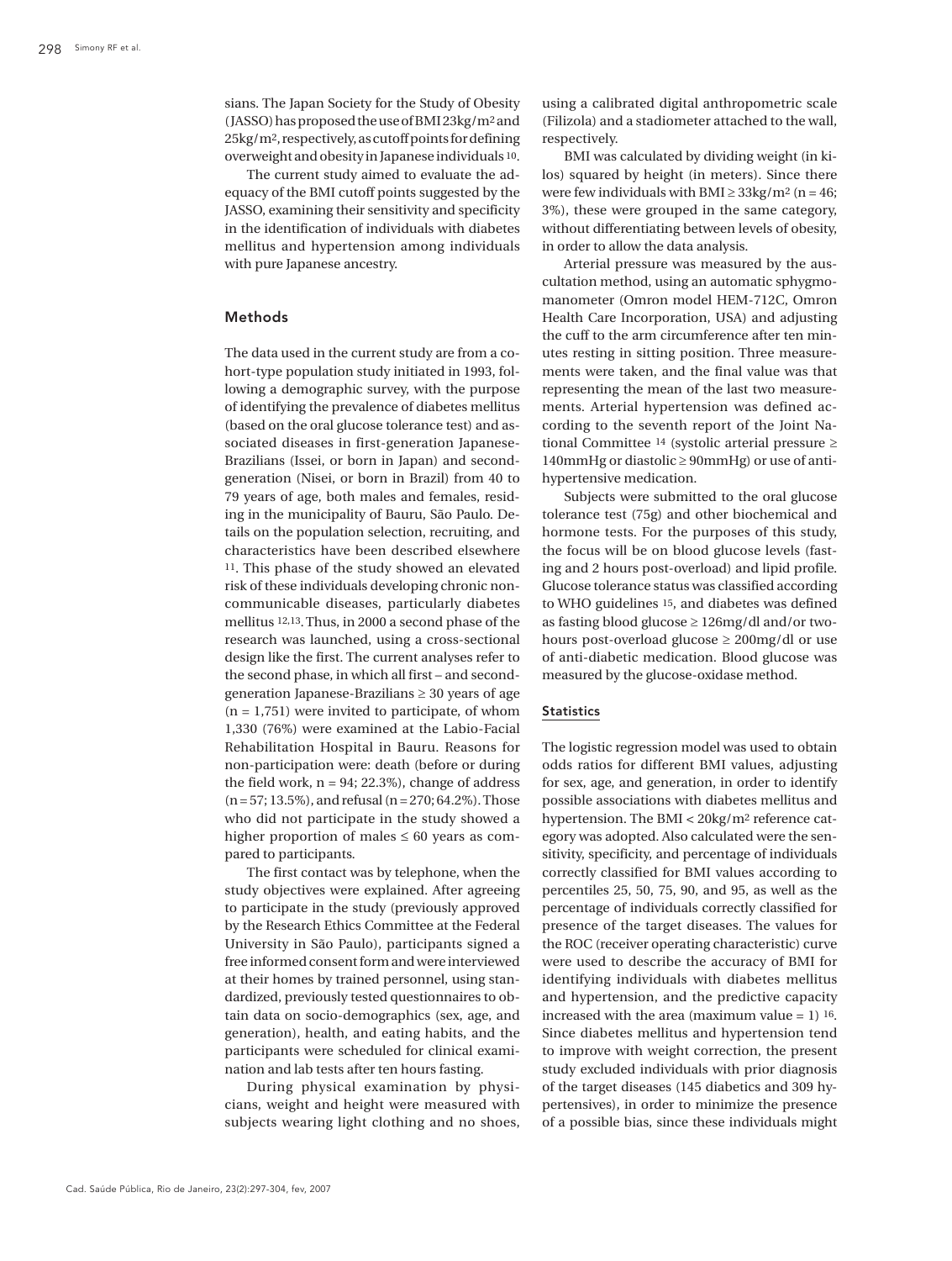be on some diet control, which could lead to a decrease in body weight.

The data analysis used Stata Statistical Software, version 7.0 (Stata Corporation, College Station, USA).

# Results

The study population consisted of 46.1% males and 53.9% females, with mean age 57 years; 19.5% and 80.5%, respectively, were first- and second-generation Japanese-Brazilian.

According to generation, analysis of the associations with diabetes mellitus and hypertension and different BMI ranges (Tables 1 and 2) showed that the odds ratios increased proportionally with increasing BMI, especially for hypertension. However, the odds ratios only became statistically significant with BMI  $\geq$  25.0kg/m<sup>2</sup>. The strata with large confidence intervals were due to the small number of individuals in these categories.

Table 3 shows the sensitivity and specificity of the BMI values and the percentage of individuals correctly classified for the target diseases. As expected, the sensitivity decreased and specificity increased as the BMI values increased. The BMI values with the best combination of sensitivity and specificity to predict diabetes mellitus and hypertension in Japanese-Brazilians of both genders varied from 24.1 to 24.6kg/m2.

The ROC curve areas were 0.67 and 0.58, respectively, for diabetes mellitus and hypertension, suggesting that they have a moderate "predictive" capacity.

Figures 1 and 2 shows the risk of diabetes mellitus and arterial hypertension for each BMI value, confirming an increased risk of these diseases with increasing BMI.

## Discussion

Characteristics proper to different population groups can mean that individuals with the same BMI values can present different body build. In particular, Japanese tend to be short with have a long body trunk, and obesity is not typical, unlike in the North American population 17. This leads to the supposition that different criteria should be employed to evaluate body fat in different population groups. There is no consensus in the literature concerning the universal application of anthropometric cutoff points for this purpose 18. The current study adds data on the need (or lack thereof) in Japanese-descendant individuals to adjust the BMI values for indicating increased odds of two important diseases, diabetes mellitus

Table 1

Odds ratios of diabetes mellitus for different body mass index (BMI) ranges in Japanese-Brazilians.

| BMI ranges (kg/m <sup>2</sup> ) | <b>Diabetes mellitus</b> |       |                     |         |  |
|---------------------------------|--------------------------|-------|---------------------|---------|--|
|                                 | n                        | %     | Odds ratio          | p-value |  |
|                                 |                          |       | (95%CI)*            |         |  |
| $\leq 20.0$                     | 73                       | 8.1   | 1.00                |         |  |
| 20.0-20.9                       | 41                       | 4.6   | $0.75(0.39-1.43)$   | 0.38    |  |
| 21.0-21.9                       | 61                       | 6.8   | 1.04 (0.57-1.90)    | 0.90    |  |
| 22.0-22.9                       | 80                       | 8.9   | 1.09 (0.62-1.93)    | 0.76    |  |
| 23.0-23.9                       | 97                       | 10.8  | 1.36 (0.77-2.40)    | 0.29    |  |
| 24.0-24.9                       | 98                       | 10.9  | 1.52 (0.90-2.90)    | 0.10    |  |
| 25.0-25.9                       | 93                       | 10.3  | 2.03 (1.08-3.80)    | 0.03    |  |
| 26.0-26.9                       | 89                       | 9.9   | 2.70 (1.39-5.25)    | 0.03    |  |
| 27.0-27.9                       | 72                       | 7.9   | $3.12(1.50-6.48)$   | 0.00    |  |
| 28.0-28.9                       | 53                       | 5.9   | 4.82 (1.86-12.51)   | 0.00    |  |
| 29.0-29.9                       | 46                       | 5.1   | 25.40 (3.34-193.56) | 0.00    |  |
| 30.0-30.9                       | 25                       | 2.8   | 6.61 (1.46-30.00)   | 0.00    |  |
| 31.0-31.9                       | 19                       | 2.1   | 6.52 (1.40-30.30)   | 0.01    |  |
| 32.0-32.9                       | 19                       | 2.1   | 5.16 (1.10-24.14)   | 0.02    |  |
| $\geq 33.0$                     | 36                       | 4.0   | 20.12 (2.62-154.37) | 0.04    |  |
| Total                           | 902                      | 100.0 |                     |         |  |

\* Adjusted for sex, age, and generation.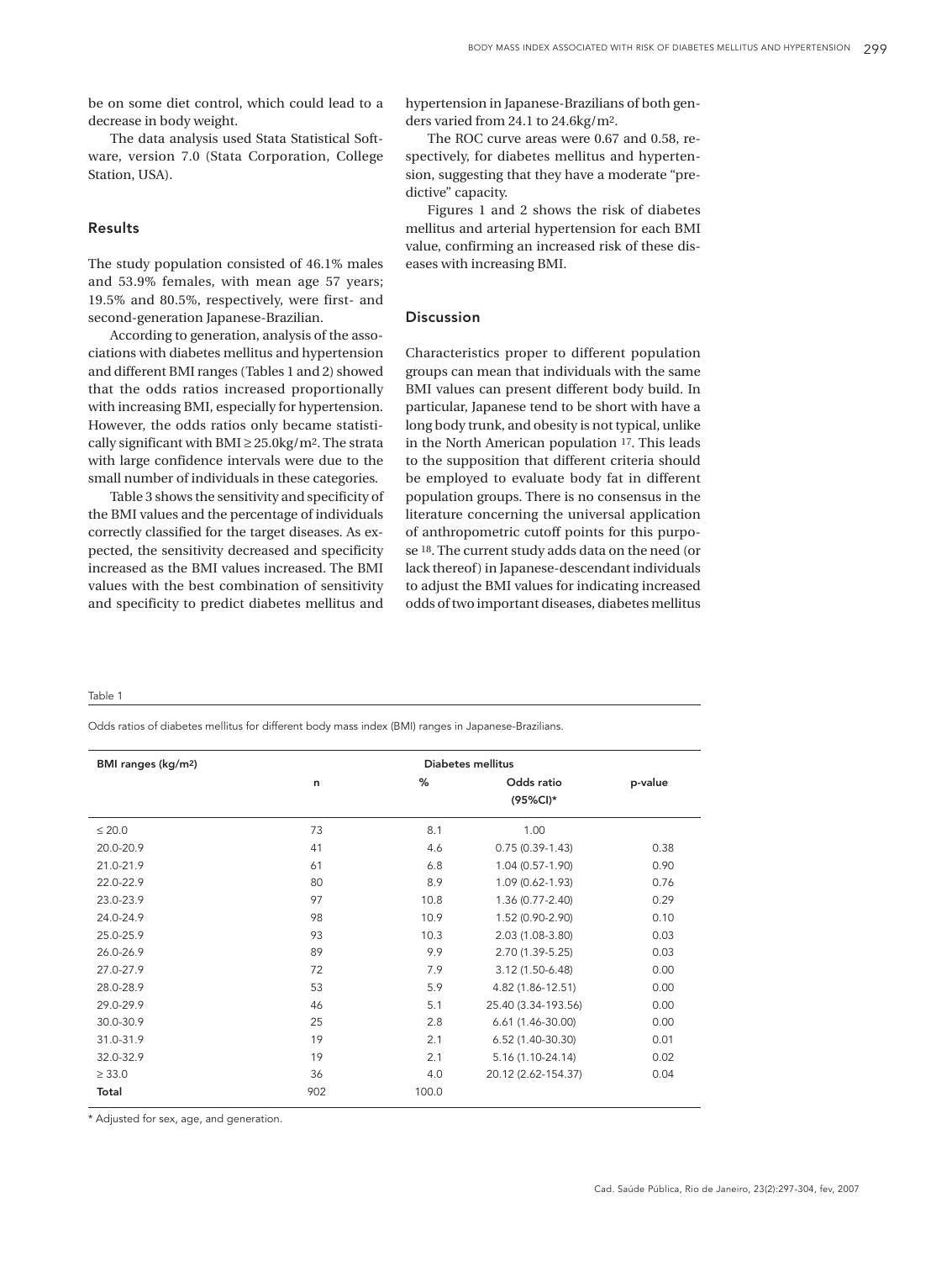#### Table 2

Odds ratios of arterial hypertension for different body mass index (BMI) ranges in Japanese-Brazilians.

| BMI ranges (kg/m <sup>2</sup> ) | Arterial hypertension |       |                   |         |  |  |
|---------------------------------|-----------------------|-------|-------------------|---------|--|--|
|                                 | n                     | %     | Odds ratio        | p-value |  |  |
|                                 |                       |       | (95%CI)*          |         |  |  |
| $\leq 20.0$                     | 20                    | 7.2   | 1.00              |         |  |  |
| 20.0-20.9                       | 12                    | 4.2   | 1.09 (0.46-2.56)  | 0.85    |  |  |
| 21.0-21.9                       | 24                    | 8.4   | 1.93 (0.89-3.73)  | 0.10    |  |  |
| 22.0-22.9                       | 30                    | 10.5  | 1.92 (0.97-3.76)  | 0.06    |  |  |
| 23.0-23.9                       | 27                    | 9.5   | 1.47 (0.74-2.90)  | 0.27    |  |  |
| 24.0-24.9                       | 25                    | 8.8   | 1.45 (0.72-2.89)  | 0.30    |  |  |
| 25.0-25.9                       | 37                    | 12.9  | 3.10 (1.58-6.05)  | 0.01    |  |  |
| 26.0-26.9                       | 34                    | 11.9  | 3.81 (1.91-7.59)  | 0.00    |  |  |
| 27.0-27.9                       | 24                    | 8.4   | $3.12(1.50-6.46)$ | 0.00    |  |  |
| 28.0-28.9                       | 16                    | 5.6   | 3.13 (1.38-7.09)  | 0.00    |  |  |
| 29.0-29.9                       | 14                    | 4.9   | 4.03 (1.70-9.56)  | 0.00    |  |  |
| 30.0-30.9                       | 6                     | 2.1   | 2.46 (0.81-7.45)  | 0.11    |  |  |
| 31.0-31.9                       | $\overline{4}$        | 1.4   | 4.28 (1.08-16.95) | 0.04    |  |  |
| 32.0-32.9                       | 5                     | 1.8   | 4.38 (1.20-15.89) | 0.02    |  |  |
| $\geq 33.0$                     | $\overline{7}$        | 2.5   | 3.17 (1.03-9.78)  | 0.04    |  |  |
| Total                           | 285                   | 100.0 |                   |         |  |  |

\* Adjusted for sex, age, and generation.

#### Table 3

Sensitivity, specificity, and percentage of individuals correctly classified, using specific cutoff points for body mass index (BMI), according to presence of diabetes mellitus and arterial hypertension in Japanese-Brazilians.

|                   | Percentile | <b>BMI</b> value<br>(kq/m <sup>2</sup> ) | Sensitivity *<br>$(\%)$ | Specificity *<br>$(\%)$ | <b>Individuals</b><br>correctly<br>classified (%) |
|-------------------|------------|------------------------------------------|-------------------------|-------------------------|---------------------------------------------------|
| Presence of       | 25         | 22.4                                     | 87.1                    | 38.6                    | 64.9                                              |
| diabetes mellitus | 50         | 24.6                                     | 68.2                    | 70.4                    | 69.2                                              |
|                   | 75         | 27.2                                     | 39.0                    | 91.8                    | 63.1                                              |
|                   | 95         | 32.2                                     | 8.1                     | 98.9                    | 49.6                                              |
| Presence of       | 25         | 21.9                                     | 80.8                    | 26.3                    | 24.2                                              |
| arterial          | 50         | 24.1                                     | 60.5                    | 53.8                    | 27.3                                              |
| hypertension      | 75         | 26.6                                     | 33.2                    | 78.3                    | 31.2                                              |
|                   | 95         | 30.6                                     | 6.3                     | 95.5                    | 37.8                                              |

\* Adjusted for sex, age, and generation.

and hypertension, with high prevalence among Japanese-Brazilians 19, both of which increase cardiovascular mortality 11.

As observed in Caucasians, among both male and female Japanese-Brazilians, the associations between BMI and diabetes mellitus and hypertension were statistically significant with BMI ≥ 25kg/m2, a value that WHO 6 sets as the upper limit for normal weight.

Similar results were found in a study of 1,193 Japanese adults residing in Japan 7, in which the authors observed that BMI of 25kg/m2 showed the best sensitivity and specificity for identifying individuals with obesity. Recently, McNeely 20 showed that in Japanese-Americans the risk of developing diabetes mellitus was greater for  $BMI \geq 25kg/m^2$ , suggesting the use of this value as the cutoff.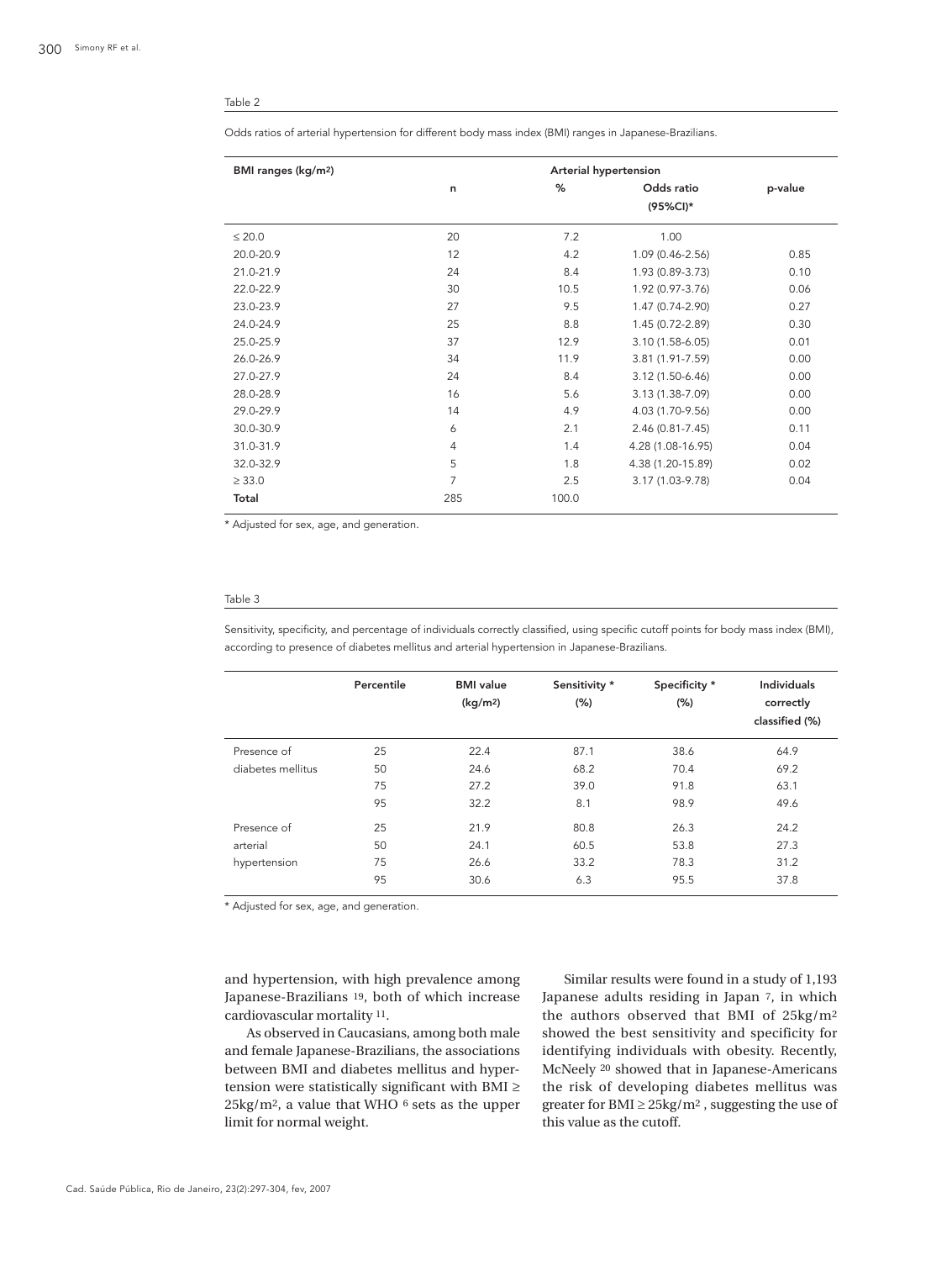

Sensitivity and specificity of body mass index (BMI) values according to presence of diabetes mellitus.



# Figure 2

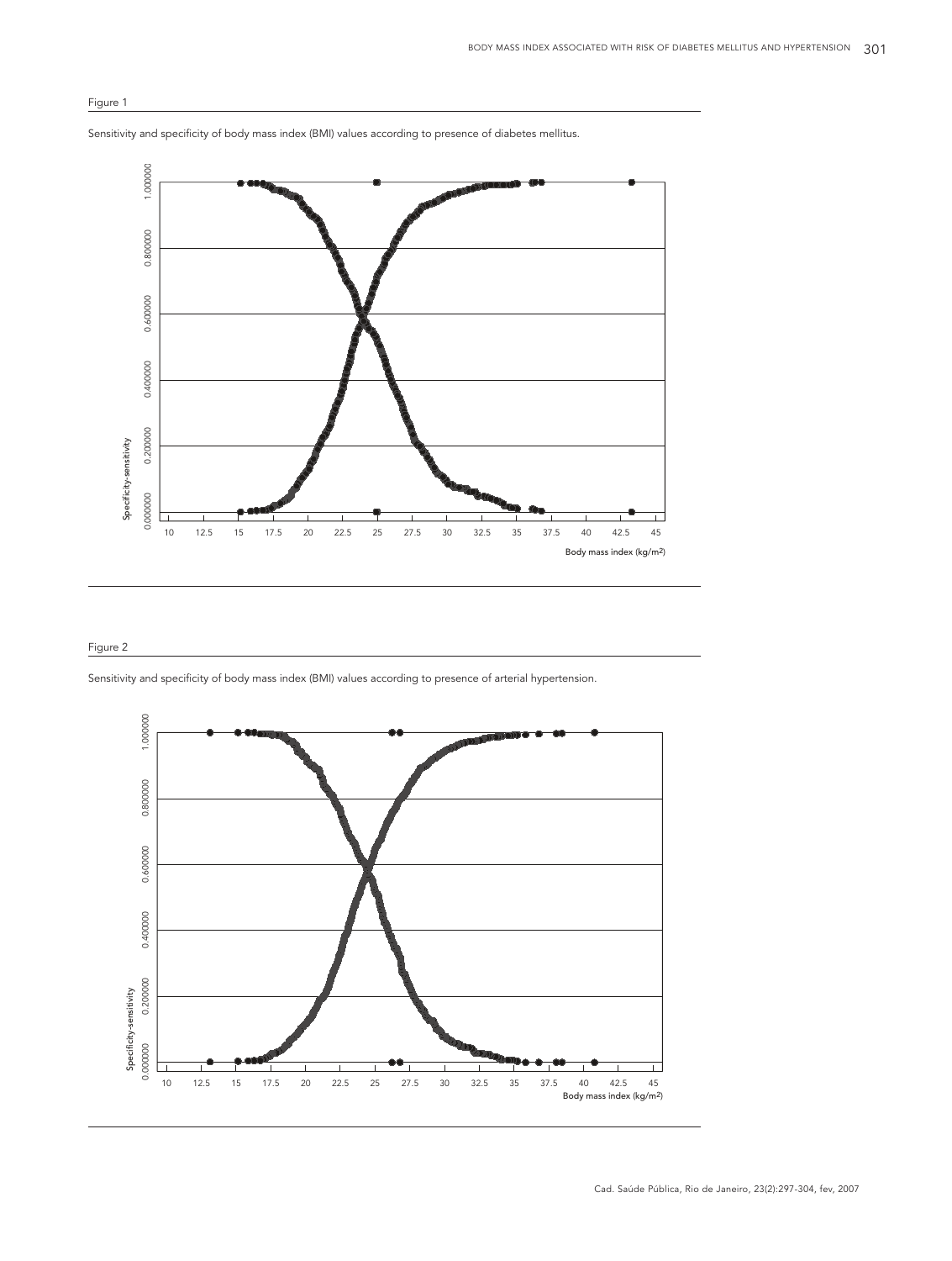However, some studies in the literature disagree with these results, suggesting cutoff points for overweight and obesity that are different from those used for Western populations. One example is a publication on anthropometry in Asian populations 21, which would already classify Asians with BMI  $\geq$  23.0kg/m<sup>2</sup> as overweight and  $\geq$  25.0kg/m<sup>2</sup> as obese.

According to Matsuzawa et al. 22, BMI <  $22.2\text{kg/m}^2$  for men and <  $21.9\text{kg/m}^2$  for women was associated with low morbidity in the Japanese adult population, proposing that the ideal weight for this population group use the formula: ideal weight  $= 22$  x height<sup>2</sup>. Based on this same formula, Tokunaga et al. 23 proposed BMI  $\geq$  26.4kg/m<sup>2</sup> as the criterion for obesity, which is currently accepted by the JASSO.

Ishikawa-Tanaka et al. 24, examining the effects of different BMI and weight gain values associated with the risks of hypertension, hypercholesterolemia, and diabetes mellitus in Japanese men, concluded that for this population group with low prevalence of severe obesity, the best preventive measures for these diseases would be maintaining BMI between 18.5 and 25.0kg/m2 and avoiding weight gain greater than 2kg in a four-year period. Based on our findings, these guidelines are also applicable to Japanese-Brazilians.

Ko et al. 25, in a study of workers in Hong Kong, observed that for the same BMI values, the risk of developing diabetes mellitus and hypertension was consistently greater in Chinese as compared to Caucasians, although our study design did not allow this type of comparison between Japanese-Brazilians and the overall Brazilian population.

The association between anthropometric values and risk of diabetes mellitus was also investigated in Japanese descendents residing in the United States 20, and Japanese-Americans ≤ 55 years of age with BMI  $\geq$  27.6kg/m<sup>2</sup> showed increased risk of developing diabetes mellitus.

Care should be taken in defining cutoff points for anthropometric variables (BMI, waist circumference) for different population groups, and ideally the criteria should be set based on the morbidity and mortality risks, since changes in the cutoff points can have significant implications for health systems. In the study by Deurenberg-Yap et al. 26 on health risks in Singapore, a decrease in the BMI cutoff for obesity from 30kg/m2 to 27kg/m2 would increase the prevalence of this disease from 6% to 16%, which would have an enormous impact on public health policies in that country.

Considering the high prevalence of metabolic syndrome in Japanese-Brazilians 27, preventive measures are necessary for this population, including combating excess weight. This suggestion is backed by Yoshiike et al. 28, indicating the need to develop specific strategies for the primary prevention of these diseases with obesity as a risk factor. In 2002, these authors highlighted the high prevalence rates of overweight in Japanese women (15%) and men (21%), which should be combated along with obesity.

In order to minimize possible classification errors in health and nutritional status, the current study opted to: (1) exclude individuals with prior diagnosis of the target diseases; (2) have the data collected by trained professionals; (3) use standard techniques for collection and analysis of biological material; and (4) use continuous data quality control. One cannot rule out the possibility of bias in the results, due to the percentage of individuals not examined (24%); still, due to their similar demographic characteristics, one can suppose that the inclusion of these Japanese-Brazilians in the study would not have altered the results.

Prospective studies are known to be recommended to evaluate the risk of developing diseases in a population, but in the absence of data allowing a longitudinal analysis, a cross-sectional design was chosen for the available data, taking some methodological precautions. As mentioned above, individuals with prior diagnosis of target diseases were excluded, but it should be noted that individuals with other diseases, like dyslipidemia, in which weight loss is also indicated for clinical improvement, may have been included in the study, thereby altering the results. However, such individuals may have been situated in the excess weight categories, further reinforcing the use of the BMI  $\geq$  25kg/m<sup>2</sup> cutoff point and the application of lower values in this population group. Another limitation of the present study was having considered only overall obesity (assessed by BMI) and not abdominal obesity (measured by waist circumference), which is known to bear a close relationship with the target diseases. This indicator of nutritional status is particularly important in Japanese-Brazilians, in whom prevalence of obesity (BMI ≥ 30kg/m2) is proven to be low 7. Thus, future studies should be done with this population group, evaluating both overall and abdominal obesity in order to identify the risk among individuals with central adiposity alone.

Finally, although the present study was not able to establish causal relations or define normal BMI values, i.e., those related to low morbidity and mortality in general, the results showed that the BMI values with the best sensitivity and specificity for identifying individuals with diabetes mellitus and arterial hypertension are very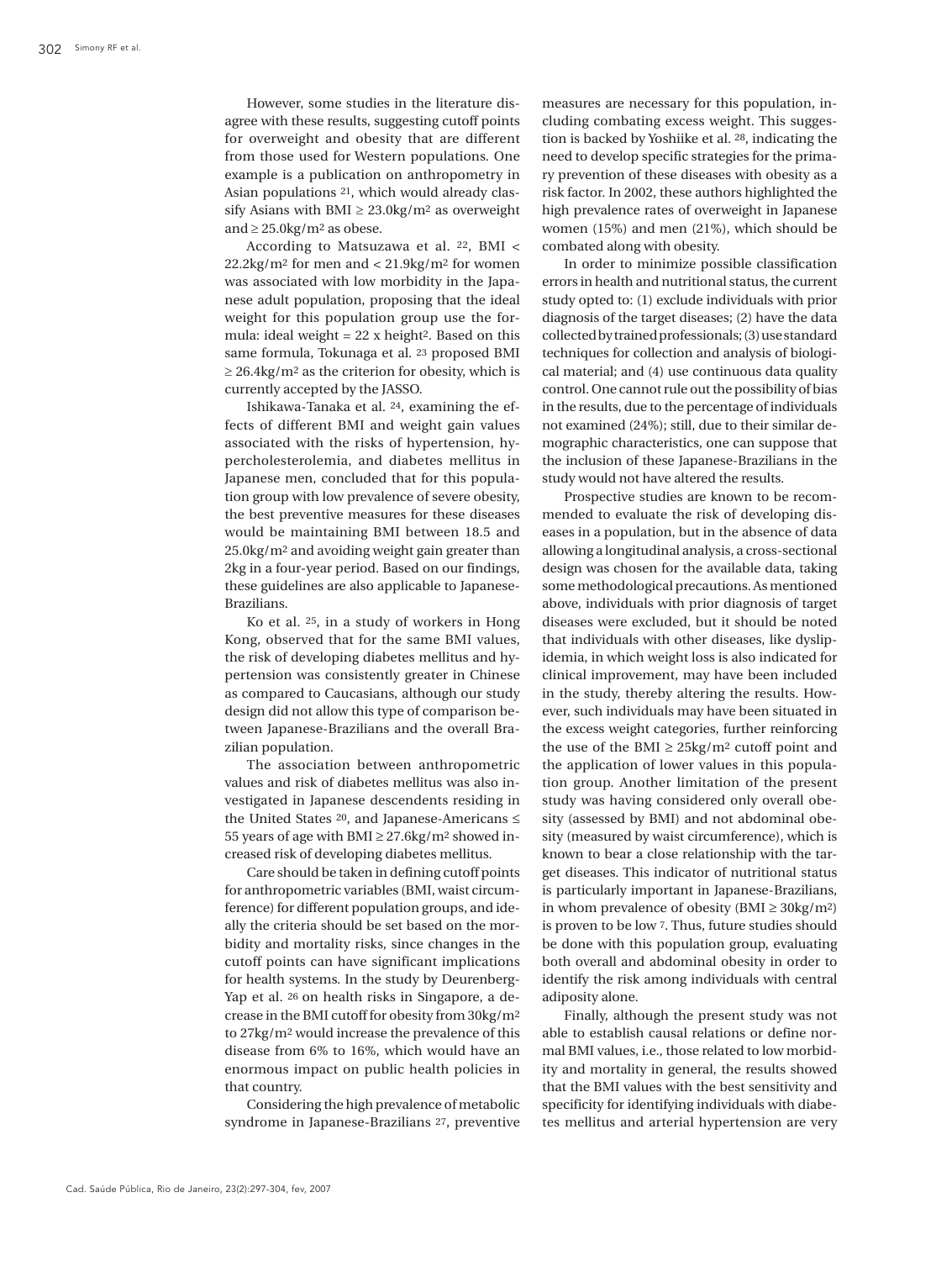close to the WHO guidelines 6, suggesting that there is no need to adapt the BMI cutoff points for excess weight in this population group, but to focus greater attention on Japanese-Brazilians with  $BMI \geq 25kg/m^2$  in order to decrease the risk of developing diabetes mellitus and hyperten-

sion associated with obesity. Prospective studies should be done to identify the causes of the incidence of these diseases and explain the role of genetic, nutritional, and/or metabolic factors in the appearance of these diseases in Japanese-Brazilians.

#### Resumo

*Avaliou-se o impacto de diferentes valores de índice de massa corporal (IMC) associados ao risco de diabetes e hipertensão em descendentes japoneses. Este estudo transversal foi realizado com 1.330 nipo-brasileiros* ≥ *30 anos, participantes de pesquisa populacional sobre prevalência de diabetes mellitus e doenças associadas. Para classificação da tolerância à glicose utilizou-se o critério da OMS e dos níveis pressóricos o do JNC-VI. Para diferentes faixas de IMC foram estimados os* odds ratios *para diabetes e hipertensão e obtidos os valores de sensibilidade e especificidade referentes aos percentis 25, 50, 75, 90 e 95. Observou-se que o aumento dos valores de* odds ratio *para o diabetes e hipertensão foi a partir do IMC* ≥ *25kg/m2, sendo que o percentil 50 apresentou os melhores valores de sensibilidade e especificidade para ambas as doenças. Apesar dos nipobrasileiros apresentarem estrutura corporal diferente dos caucasianos, os resultados sugerem que os valores de IMC preconizados pela OMS podem ser aplicáveis também a este grupo de descendentes japoneses em estudos de associação de diabetes e hipertensão.*

*Diabetes Mellitus; Hipertensão; Índice de Massa Corporal; Sensibilidade e Especificidade*

## **Contributors**

R. F. Simony and S. G. A. Gimeno participated in the study design and statistical analysis. S. R. G. Ferreira participated in the manuscript review. L. J. Franco participated in the study design and manuscript review.

### Others members of the *Japanese-Brazilian Diabetes Study Group*

N. Barros Jr., M. A. Cardoso, R. Chaim, S. R. G. Ferreira, L. J. Franco, S. G. A. Gimeno, H. Harima, A. Hirai, A. Hirai, L. Matsumura, R. S. Moisés, K. Osiro, N. Tomita, K. Wakisaka.

#### Acknowledgments

This study was conducted with funding from the Fundação de Amparo à Pesquisa do Estado de São Paulo (grant 00/01162-4).